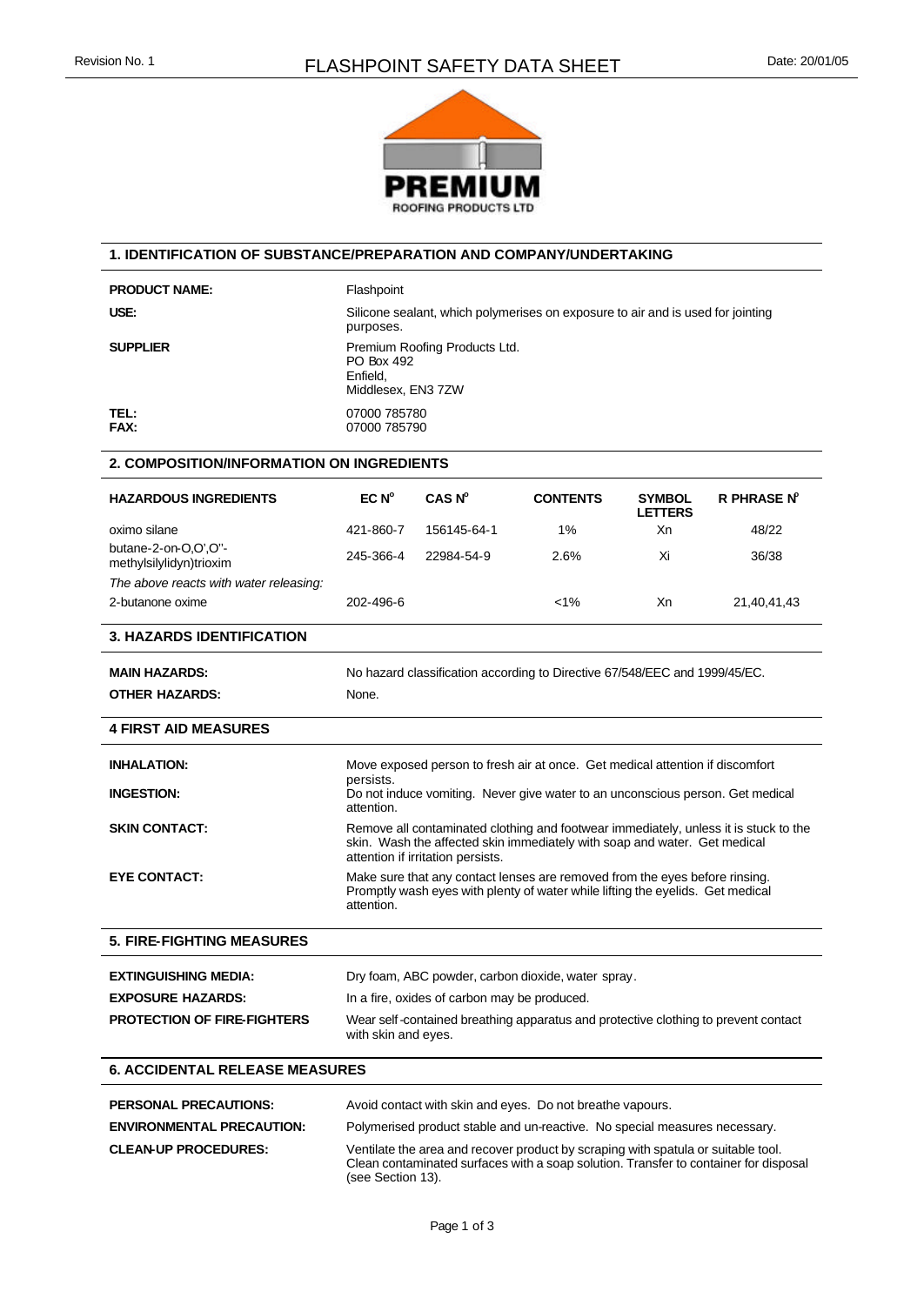## **7. HANDLING AND STORAGE HANDLING PRECAUTIONS:** Ensure sufficient ventilation if handling product in a confined space. **STORAGE PRECAUTIONS:** Store in a cool, dry place in the original container, which is kept tightly closed. Keep out of reach of children. Keep away from heat sources and oxidising reagents. Shelf life – one year. **8. EXPOSURE CONTROLS/PERSONAL PROTECTION EXPOSURE LIMIT VALUES: INGREDIENT CAS N<sup>o</sup> LTEL (8 hrs TWA) STEL (15 min)** oximo silane 156145-64-1 butane-2-on-O,O',O''  $m$ ethylsilylidyn)trioxim 22984-54-9 **VENTILATION:** Provide adequate general and local exhaust ventilation. **RESPIRATORY PROTECTION:** No special measures required in open air. In confined conditions it may be necessary to wear a respirator with a gas filter in order to avoid fume inhalation. **HAND PROTECTION:** Wash frequently and do not allow product to dry on skin. **EYE PROTECTION:** Use approved safety goggles if eye contact possible. **SKIN PROTECTION:** Wear appropriate clothing if skin contact possible. Follow standard hygiene procedures. **9. PHYSICAL AND CHEMICAL PROPERTIES APPEARANCE (at 20°C):** Paste **ODOUR:** Characteristic **FLASH POINT:** >100°C **SOLUBILITY (in water):** Insoluble. **10 STABILITY AND REACTIVITY STABILITY:** Will polymerise on contact with air. Polymerised product is stable under normal conditions. **CONDITIONS TO AVOID:** No special measures necessary. **MATERIALS TO AVOID:** Heat sources. Oxidising reagents. **HAZARDOUS DECOMPOSTION**  Oxides of carbon can be produced when product is heated or burnt. **11. TOXICOLOGICAL INFORMATION INHALATION:** At high concentrations the vapours can be irritating to the respiratory system. **INGESTION:** Oximo silane: LD<sub>50</sub> oral rat  $>2000 \text{ mg} \cdot \text{kg}^{-1}$ **SKIN CONTACT:** Repeated or prolonged exposure may cause slight irritation to skin. Oximo silane:  $LD_{50}$  dermal rabbit  $\geq 2000$  mg.kg **EYE CONTACT:** May cause s light irritation. **12. ECOLOGICAL INFORMATION MOBILITY:** Low mobility as product is not finely divided and insoluble in water. **PERSISTENCE AND**  Very slightly biodegradable. **BIOACCUMULATIVE POTENTIAL:** Bioaccumulative potential very slight. **OTHER ADVERSE EFFECTS:** None. **13. DISPOSAL CONSIDERATIONS** WASTE FROM RESIDUES: Remove to an authorised incinerator, equipped with an afterburner and a flue gas scrubber. **CONTAMINATED PACKAGING:** Dispose of packaging in accordance with local regulations